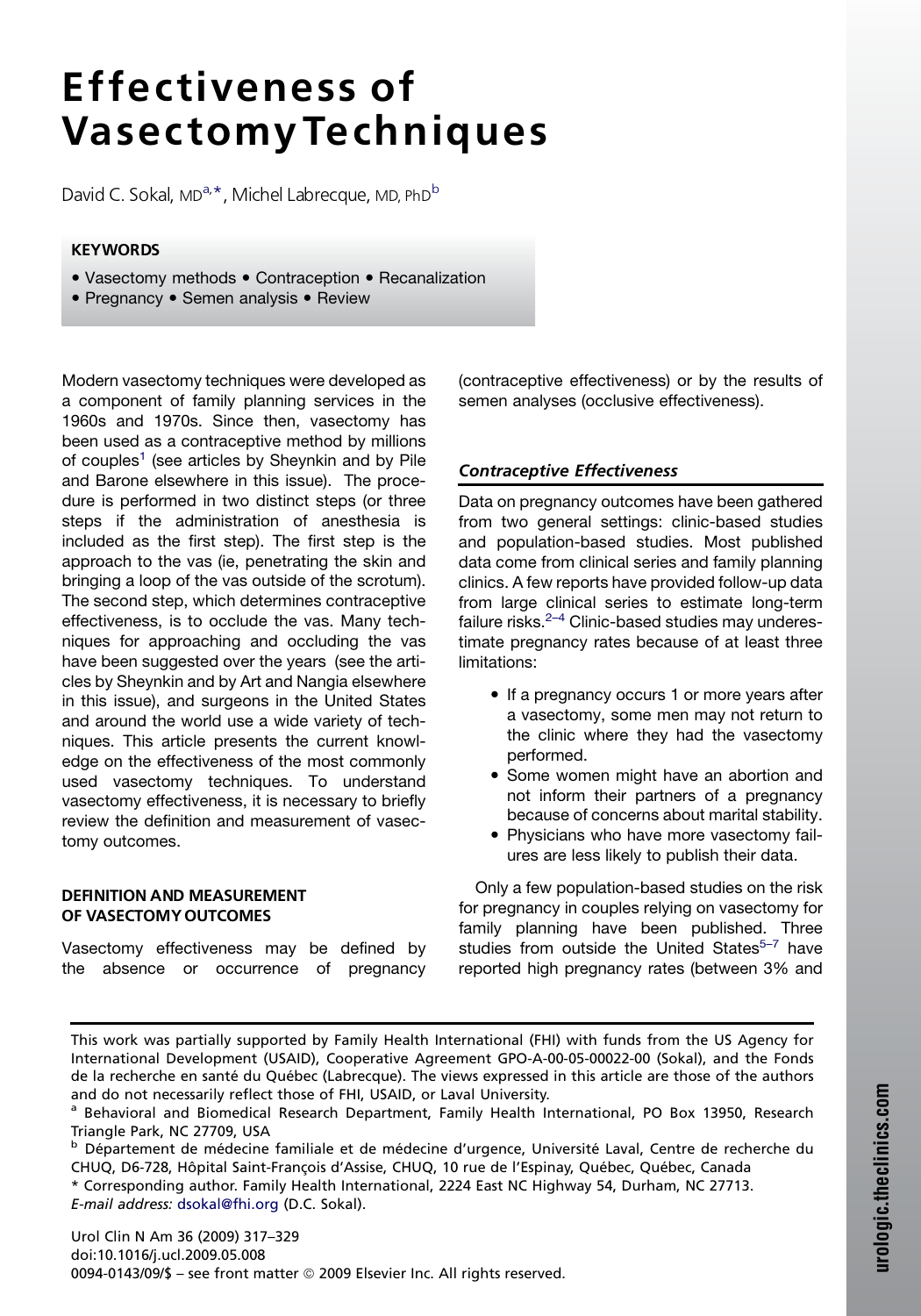9%) 3 to 5 years after vasectomy. These studies are discussed in more detail later.

The risk for pregnancy associated with vasectomy in the United States seems to be relatively low. In a study based on the National Survey of Family Growth, $<sup>8</sup>$  $<sup>8</sup>$  $<sup>8</sup>$  failure risks for vasectomy (and</sup> tubal occlusion) were not estimated because ''accidental pregnancy is rare with these methods.'' Based on a survey of US urologists, Deneux-Tharaux and colleagues<sup>[9](#page-10-0)</sup> estimated the risk for pregnancy to be 1 per 1000 procedures, with approximately half of the pregnancies occurring within the first 3 months post vasectomy. Urologists who did more than 50 procedures per year had a lower risk for failures, but no associations were seen between the risk for pregnancy and particular vasectomy techniques. The relatively low risk for pregnancy in the United States may be explained by surgeons' typical use of a combi-nation of vas occlusion techniques.<sup>[10](#page-10-0)</sup> Another US study, $11$  however, based on a telephone interview of 540 women whose partners had had a vasectomy, found higher pregnancy rates of 7.4 per 1000 procedures (95% CI, 0.2, 14.6) 1 year after vasectomy and 11.3 per 1000 procedures (95% CI, 2.3, 20.3) up to 5 years after vasectomy.

Although pregnancy prevention is the primary goal, it would be difficult to conduct a prospective study of different vasectomy techniques with pregnancy as the main endpoint. Therefore, prospective studies of the success rates of different vasectomy techniques are based on semen analysis data (ie, occlusive effectiveness) rather than pregnancy rates.

## Occlusive Effectiveness

In clinical practice and in most research settings, vasectomy outcomes are defined by the results of one or more semen analyses. In brief, vasectomy success is defined as at least one semen analysis showing no sperm (azoospermia). If only a few nonmotile sperm are observed, most clinicians give a ''cautious assurance of success.'' The presence of any motile sperm indicates a possible vasectomy failure and a risk for pregnancy.

## Postvasectomy semen analysis

Various strategies for timing and interpreting the results of postvasectomy semen analysis (PVSA) have been proposed.<sup>[12,13](#page-10-0)</sup> The first PVSA usually is recommended at approximately [12](#page-10-0) weeks, $12$ or at least 8 weeks after vasectomy.<sup>[14](#page-10-0)</sup> Some practitioners recommend starting as soon as  $3$  to 4 weeks,<sup>15</sup> and others suggest waiting until [16](#page-10-0) weeks.<sup>16</sup> Reflecting the various

recommendations, clinical practice in the United States is extremely diverse.<sup>[10](#page-10-0)</sup>

The rationale for an early test is that if a surgeon's vas occlusion technique is reliable, then only small numbers of nonmotile sperm should be present by 3 to 4 weeks post vasectomy, and the ability of such residual sperm to fertilize an ovum is doubtful.<sup>17-19</sup> Jouannet and David wrote, ''Motile spermatozoa were never observed after the 15th day following vasectomy. The reappearance of motile spermatozoa after that time was an almost certain sign of a defect in the vas block or of recanalization of the vas deferens.''[17](#page-10-0)

The reason that has been proposed for later testing, at 16 weeks, is to allow time for men who have slow sperm clearance to reach azoospermia and avoid the need for a second PVSA.

There is wide variation among clinicians in the number of PVSA deemed necessary to confirm vas occlusion.<sup>[10,20](#page-10-0)</sup> Based on most recent evidence, only one completely azoospermic semen specimen is sufficient to confirm occlu-sion.<sup>[12](#page-10-0)</sup> Moreover, most experts classify probable success and provide ''special clearance'' or ''cautious assurance of success'' when only small numbers of nonmotile sperm are present.<sup>[12,13,21,22](#page-10-0)</sup> The initial article defining special clearance suggested a nonmotile sperm cutoff level of 10,000/  $mL<sub>1</sub><sup>21</sup>$  $mL<sub>1</sub><sup>21</sup>$  $mL<sub>1</sub><sup>21</sup>$  but a description of the laboratory methods used by the investigators was never published. More recently, investigators, $23,24$  and guidelines from the British Andrology Society<sup>[16](#page-10-0)</sup> and the Dutch Urological Association<sup>[25](#page-11-0)</sup> have suggested a nonmotile sperm cutoff level of 100,000/mL.

Readers can find additional information about semen analysis techniques in the World Health Organization's manual for semen analysis,<sup>[26](#page-11-0)</sup> in Mortimer's *Practical Laboratory Andrology*, [27](#page-11-0) and in other published articles. $24,28$  Although some authorities recommend centrifugation to docu-ment azoospermia,<sup>[16](#page-10-0)</sup> a recent article suggests that a careful examination of noncentrifuged specimens may be sufficient. $24$  Mortimer provides detailed instructions on how to estimate sperm concentration in uncentrifuged wet preparations based on the volume of the drop of semen, the coverslip size, and the particular microscope's field of view. (A calculation that was cited occasionally in the older literature was that 1 sperm/ high power field [hpf] of a wet preparation is equal to 1 million sperm/mL. With modern, wide-field microscopes, however, the field of vision is larger and that estimate is probably no longer valid in most laboratories. With modern microscopes, and a small,  $10$ - $\mu$ L drop of liquefied semen under a 22-mm coverslip, 1 sperm/hpf  $=$  approximately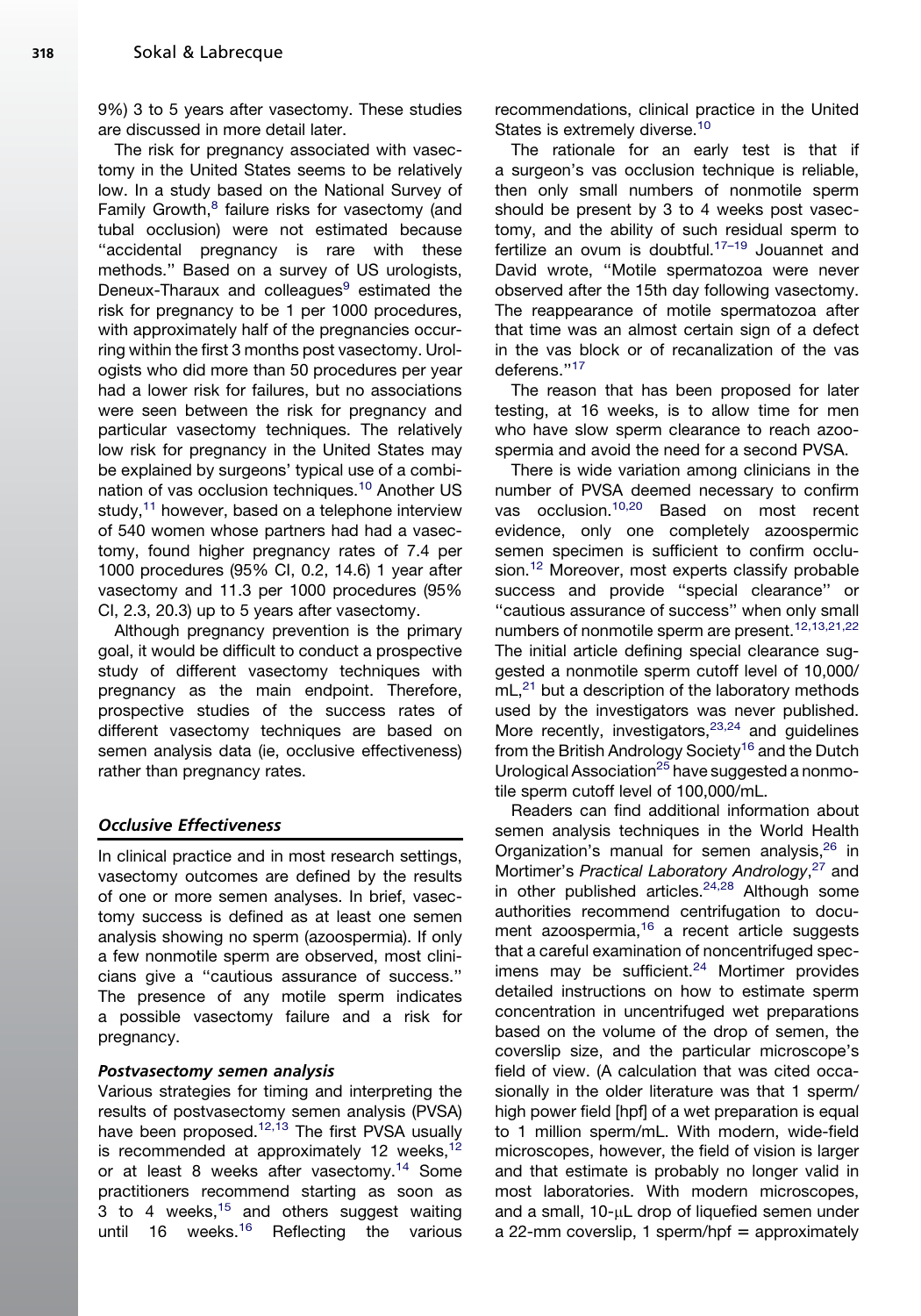250,000 sperm/mL [calculated from data in Mortimer's Table 3.1, page 49, and Appendix II]).

In 2008, the Food and Drug Administration approved the first home test kit, SpermCheck Vasectomy, $29$  for men to perform their own PVSA at home. It is similar to a home pregnancy test but uses semen rather than urine. Among 144 postvasectomy semen samples, the test was always positive (100% sensitivity) with sperm counts above 385,000 sperm/mL.<sup>[29](#page-11-0)</sup> At that cutoff, the test should identify most cases of early recanalization, the most common cause of vasectomy failure. Sperm motility cannot be assessed with this test, however, requiring standard semen analysis in case of a positive result.

#### Recanalization and occlusive outcomes

Postvasectomy recanalization of the vas may be defined most simply as the growth of new connections between the proximal and distal cut ends of the vas, permitting the passage of sperm (This article uses the term *recanalization* to refer to spontaneous postvasectomy recanalization, but in some countries other than the United States, recanalization may be used to refer to vasectomy reversal surgery [ie, vasovasostomy and related procedures]). The pathophysiology of recanalization remains unclear, however. Current limited understanding is based mainly on histopathologic studies that have been conducted on specimens collected from men undergoing repeat vasectomy or vasovasostomy.<sup>[30–35](#page-11-0)</sup> Various tissues and cells, including connective tissue, spermatozoa, blood cells, smooth muscle tissue, and epithelial cells, are involved in a granulomatous reaction that bridges the gap between the cut ends of the vas deferens. Epithelial-lined microtubules proliferate through the granulomatous tissue, producing a fistula that allows the passage of sperm.

Recanalizations usually are classified as early or late. Early recanalization can be diagnosed when a man shows motile sperm on a routine PVSA at 8 to 12 weeks and may be suspected if a man shows more than 1 million nonmotile sperm/mL at that time. A late recanalization is one that occurs after a man has been declared sterile. Late recanalizations are relatively rare and usually are identified after the occurrence of a pregnancy.

Before recent work by Family Health International and EngenderHealth, only a few others had published data using serial semen analyses to document early recanalizations.<sup>[36,37](#page-11-0)</sup> By analyzing serial samples from 400 vasectomy cases, Marshall and Lyon<sup>36</sup> reported eight men who had a transient re-appearance of sperm. Similarly, Esho and coworkers $37$  reported six cases of early recanalization. In four of the cases of early recanalization with repeat vasectomies, they reported seeing recanalization channels by histopathology and by radiographic study of the excised vas segments.

A decade of research led by Family Health International and EngenderHealth, with funding from the US Agency for International Development and assistance from many collaborators, has helped further understanding of the frequency of early and transient recanalizations, especially when ligation and excision are used for vas occlusion. In three prospective clinical trials, the investigators collected multiple semen samples beginning as early as 2 weeks post vasectomy, including data from more than 1400 men. $38-41$  Early recanalizations were more common than generally realized, as high as 25% with simple ligation and excision of a short vas segment. Approximately half of the recanalizations were subclinical or transient.

Based on the authors' work, possible vasectomy outcomes have been identified and classified into two categories, success or failure ([Table 1](#page-3-0)). [Figs. 1](#page-3-0) and [2](#page-4-0) illustrate the semen clearance patterns associated with these outcomes, except for late recanalizations. Each line in the figures shows PVSA results for one man, with semen analyses done every 2 weeks.<sup>41</sup>

Occlusive outcomes without recanalization Cases 1 to 3 are successes and case 4 is a failure (see [Fig. 1](#page-3-0)). Cases 1 and 2 show rapid achievement of azoospermia. In case 3, the sperm concentration rapidly drops below 1 million sperm/mL, but the decrease to azoospermia is much slower. This may be explained by individual differences in anatomy or sperm flow or by age. In some men, residual nonmotile sperm may take longer to dislodge from the complex folds of the ampullary region of the vas or from the passages of the seminal vesicles.<sup>[42](#page-11-0)</sup> Older men commonly take longer to reach azoospermia than younger men.<sup>[39,43](#page-11-0)</sup> In cases 1 to 3, no motile sperm were seen after the 2-week semen analysis.

Case 4 was presumed a surgical error (ie, one vas was not occluded). The sperm concentration never dropped, and all samples showed motile sperm. Such technical failures are so rare among experienced surgeons that it is difficult to estimate their frequency. A surgeon occasionally may operate twice on the same vas, thus leaving one vas unoccluded. More rarely, an anatomic variation, such as a duplicate vas deferens, may lead to a technical failure. Given the usual timing of the first semen analysis in clinical settings, it may not be possible to tell the difference between a technical/surgical failure and an early recanalization based solely on the semen analysis results.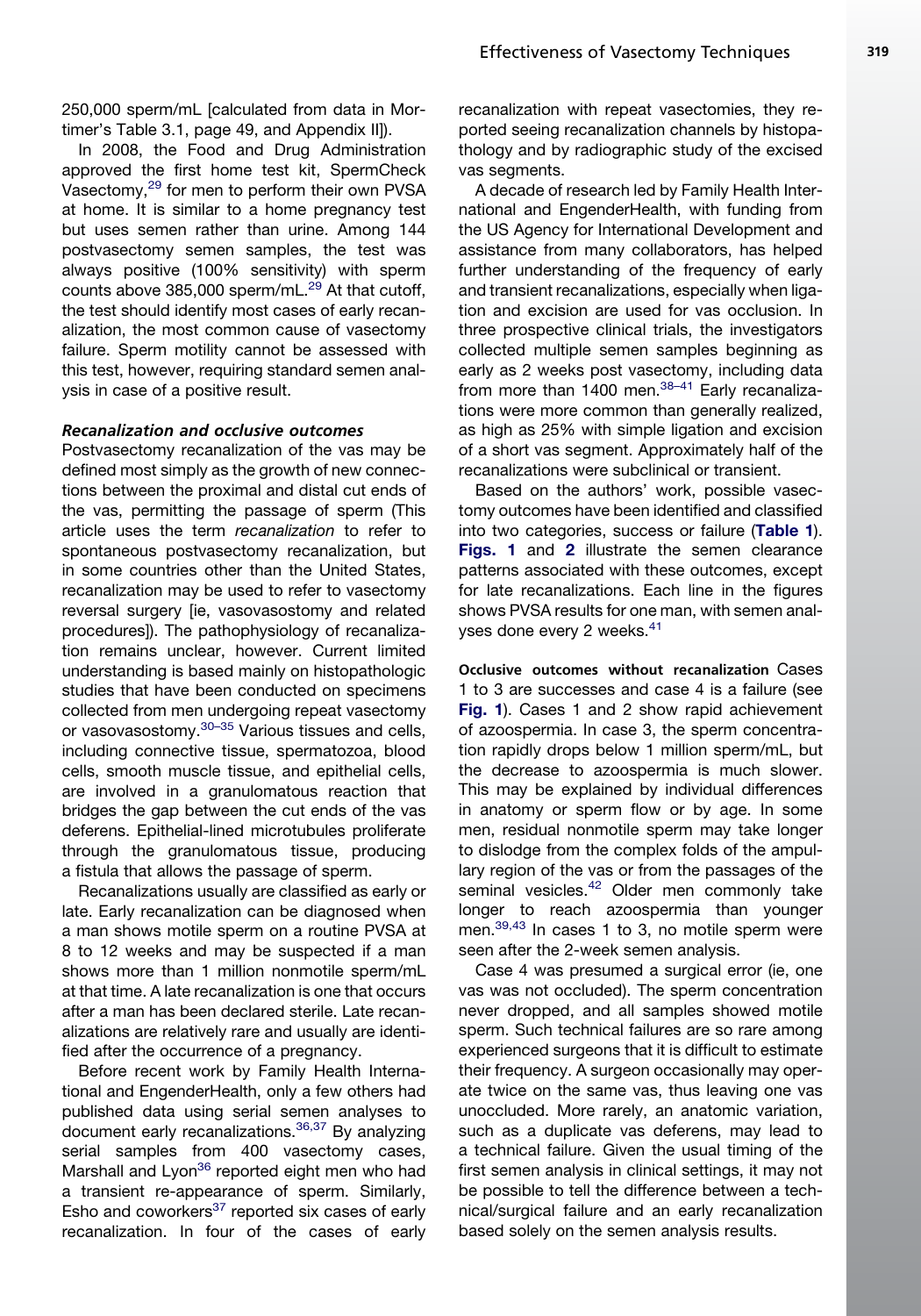<span id="page-3-0"></span>

| Table 1<br>Possible postvasectomy occlusive outcomes                               |
|------------------------------------------------------------------------------------|
| <b>Success</b>                                                                     |
| "Normal" success (see Fig. 1, cases 1 to 3)                                        |
| Transient early recanalization                                                     |
| Success before first PVSA (subclinical recanalization) (see Fig. 2, cases 5 and 6) |
| Success after first PVSA (delayed success) (see Fig. 2, case 7)                    |
| <b>Failure</b>                                                                     |
| Technical/surgical error (see Fig. 1, case 4)                                      |
| Persistent early recanalization (see Fig. 2, case 8)                               |
| Late failure                                                                       |
| Persistent late recanalization                                                     |
| Transient late recanalization                                                      |

Occlusive outcomes with recanalization [Fig. 2](#page-4-0) shows the PVSA results of four men who had presumed recanalization: three men had transient recanalization, with subsequent scarring of the vas lumen resulting in vasectomy success, and one man had persistent recanalization, a vasectomy failure. The recanalizations in cases 5 and 6 probably would not be recognized by a surgeon in the usual clinical setting, because the first PVSA is commonly done at 12 weeks, when both men would be azoospermic or close to azoospermic. Cases 5 and 6 probably would have been considered normal successful vasectomies (ie, subclinical recanalization).

Case 7 would be identified at his first PVSA as a possible failure, but subsequent PVSA showed that he reached success (albeit delayed) after a transient recanalization. Delayed success occurs by 6 months in approximately 50% of men who have motile sperm at the time of their first PVSA and are considered to have an early recanalization.<sup>[44](#page-11-0)</sup>

Case 8 was azoospermic at 2 weeks, but the sperm concentration rapidly returned to normal levels with motile sperm and persisted. This is a persistent early recanalization and was considered a vasectomy failure at 24 weeks. This probably is the most common type of failure that surgeons see. In the research context, the authors



Fig.1. Semen analysis charts of four men who did not have presumed early recanalization. Sperm concentration is illustrated on a logarithmic scale. Because a logarithmic scale has no true zero, <100 on the graph was used to indicate azoospermia. The dotted line indicates low sperm cutoff (1,000,000 sperm/mL) according to reviewers' consensus. For case 2, prevasectomy sperm concentrations were not available. A count of 20,000,000 sperm/mL with presence of motile sperm was assumed. (From Labrecque M, Hays M, Chen-Mok M, et al. Frequency and patterns of early recanalization after vasectomy. BMC Urol 2006;6:25; under a Creative Commons license, <http://creativecommons.org/licenses/by/2.0/>; with permission.)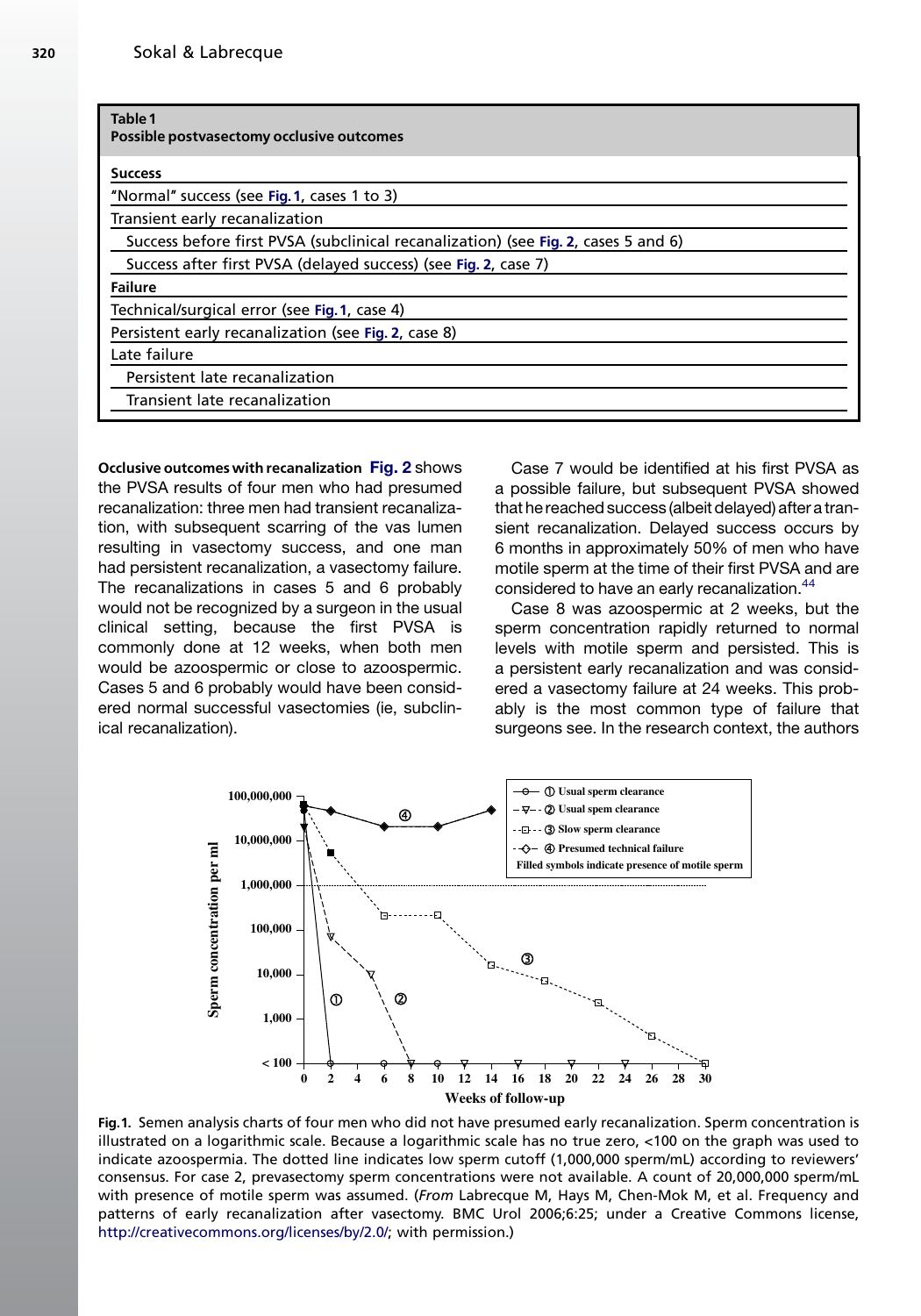<span id="page-4-0"></span>

Fig. 2. Semen analysis charts of four men who had presumed early recanalization. Sperm concentration is illustrated on a logarithmic scale. Because a logarithmic scale has no true zero, <100 on the graph was used to indicate azoospermia. The dotted line indicates low sperm cutoff (1,000,000 sperm/mL) according to reviewers' consensus. For case 8, prevasectomy sperm concentrations were not available. A count of 20,000,000 sperm/mL with presence of motile sperm was assumed. (From Labrecque M, Hays M, Chen-Mok M, et al. Frequency and patterns of early recanalization after vasectomy. BMC Urol 2006;6:25; under a Creative Commons license, [http://creativecommons.org/licenses/by/2.0/;](http://creativecommons.org/licenses/by/2.0/) with permission.)

defined success and failure by a man's status at 6 months, so case 8 was considered a vasectomy failure. In clinical practice, however, many surgeons might follow such a case with monthly semen analyses for more than 6 months before doing a repeat vasectomy. Such cases eventually may show a decline to azoospermia and become delayed successes. In a study that followed 36 such men, $39$  10 of them eventually achieved vasectomy success by 42 weeks post vasectomy.

Late recanalization Although a few surgeons $37$  have suggested that men return for annual PVSA to identify failures due to late recanalization, subsequent research has shown that the risk for late failure after documented azoospermia is too low to justify routine annual testing. Philp and colleagues $2$  and Davies and colleagues $^{21}$  $^{21}$  $^{21}$  at the Elliot-Smith Clinic, have provided key data on long-term outcomes. Philp and colleagues reported long-term followup data on 14,047 men who had confirmed azoospermia on two rounds of PVSA and estimated that the risk for pregnancy after azoospermia was approximately 1 in 2000 men. Davies and colleagues reported long-term follow-up data on 151 men at the clinic who had been given ''special clearance'' based on the continued presence of small numbers of nonmotile sperm. These men were older than average patients at the clinic, with age perhaps contributing to a slower clearance of sperm. Upon semen analysis at later follow-up, at

least three or more years post vasectomy, all but one of the men were azoospermic and none of their partners had become pregnant. A single man still had small numbers of sperm present in his semen, estimated at less than 5000/mL.

Data on men requesting vasectomy reversal from infertility clinics show that even many years after vasectomy, 10% to 20% of men have small numbers of nonmotile sperm that can be detected by careful examination after centrifugation.<sup>[45,46](#page-11-0)</sup> This suggests another reason not to recommend annual PVSA, because results could lead to repeat vasectomies in men who have very low sperm counts and a remote risk for pregnancy.

If a postvasectomy pregnancy does occur, physicians should assume that the pregnancy is due to recanalization, even if the results of a semen analysis are negative. Transient late recanalizations resulting in pregnancy—with negative semen samples after diagnosis of the pregnancy—have been well documented by genetic testing. 47-49 Physicians should not suggest that a man's spouse may have had another sexual partner unless genetic testing has been performed to rule out fatherhood by the vasectomized man.

#### EFFECTIVENESS OF VASECTOMY OCCLUSION TECHNIQUES

Many vasectomy occlusion techniques have been developed over the years, and these techniques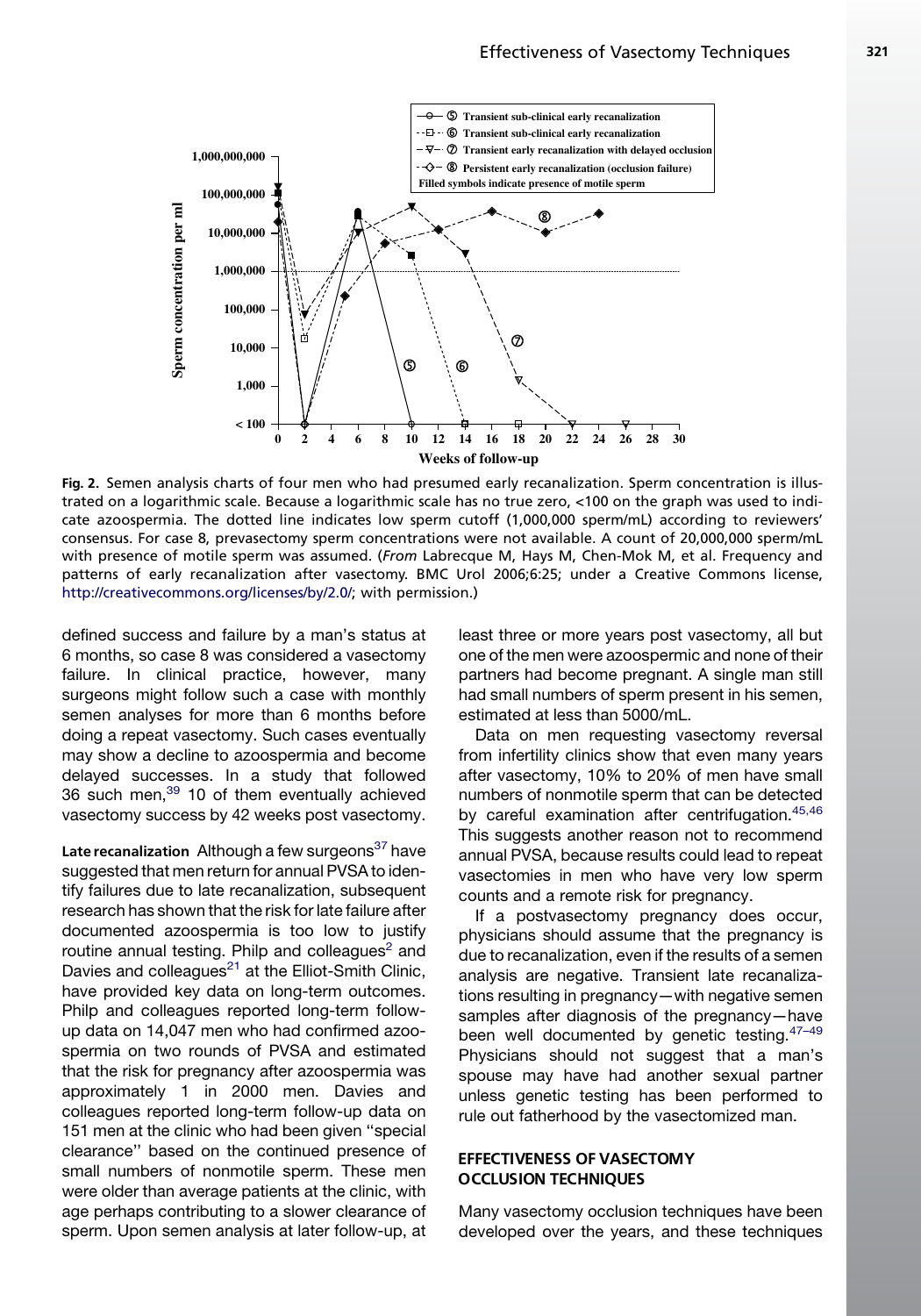continue to evolve (see the articles by Sheynkin and by Art and Nangia elsewhere in this issue). The authors have reviewed the effectiveness of the vas occlusion techniques that are most commonly used in the United States.<sup>[10](#page-10-0)</sup>

Most physicians use a combination of these techniques (some investigators do not classify the last four techniques as methods of vas occlusion):

- Ligation
- Cautery (intraluminal)
- Clips
- Excision of a segment of the vas
- Fascial interposition (FI)
- Fold back one or two vasal ends
- Open-ended vasectomy (testicular end)

Details on how each of these common techniques is performed are provided (see the article by Art and Nangia elsewhere in this issue). Techniques for approaching the vas (such as the noscalpel technique) have no influence on vasectomy effectiveness and are not considered in this article.

There are many challenges to interpreting published data on the effectiveness of vasectomy techniques, including incomplete follow-up (discussed previously). Another challenge is that few studies have been performed on any particular technique, and those studies that have been performed primarily are retrospective reviews of individual physicians' experiences. Moreover, study details often are lacking; definitions of techniques and outcomes vary; failure is based mostly on semen analysis but without defining the laboratory methods or criteria explicitly; and follow-up data often are relatively short-term and unsystematic.

The following summaries of vasectomy occlusion technique effectiveness are based on a systematic review of comparative studies of vasectomy techniques published in 2004 by Labrecque and colleagues<sup>[50](#page-11-0)</sup> and on a Cochrane review of randomized clinical trials updated in 2007.<sup>[51](#page-11-0)</sup> To find more recent comparative studies to include in this article, the authors searched MEDLINE for articles published between June 2003 and February 2009, using the keywords, "vasectomy" and "humans"; 349 articles were identified, but only one new study compared two vasectomy occlusion techniques.<sup>[52](#page-11-0)</sup>

In what follows, level A evidence refers to randomized controlled trials or meta-analyses, and level B evidence refers to other types of studies.

# Ligation and Excision

Ligation and excision of the vas is the most common method of vas occlusion in developing countries,  $6,44$  although the data documenting this are limited. Suture material or metal clips can be used to ligate the vas. In the United States, only approximately 6.9% of surgeons use simple ligation and excision with suture material and 6.8% use simple ligation and excision with metal clips (based on data from Barone and colleagues: [16.9% of surgeons use ligation alone]  $\times$  [100 – 59.3% of those surgeons not using  $FI$  = 6.9% for suture ligation alone;  $[8.8\% \times (100 - 22.2\%)]$  $= 6.8\%$  for clip ligation alone).<sup>[10](#page-10-0)</sup> Some practitioners who use clips, however, report using more than one clip on each end of each vas. Most surgeons excise a vas segment from between the ligatures—usually between 0.5 cm and 4 cm but most commonly approximately 1 cm.

How the vas is ligated may affect the likelihood of failure. Applying too much pressure when putting sutures or clips on the vas deferens, which is a smooth muscle, is common. Too tight a ligature creates ischemia and eventually causes necrosis and sloughing of the ligated stump, leading to recanalization. Alternatively, if the ligature is too loose, occlusion will fail. For these reasons, many investigators have recommended not putting any sutures or clips on the vas deferens. [4,53,54](#page-10-0)

The risk for vasectomy failure with this technique traditionally has been considered to be high, between 1% and 5%.<sup>[55](#page-11-0)</sup> Recent, more rigorous studies, however, have shown that the risk could be much higher, ranging from 8% to 13% based on data from semen analyses.<sup>[38,39,56](#page-11-0)</sup> The risk for recanalization is even higher. In the authors' study assessing the frequency and patterns of recanalization, the risks for vasectomy failure and early recanalization were estimated to be 13% and 25%, respectively, among 416 men who provided serial postvasectomy semen samples up to 6 months after vasectomy ([Table 2](#page-6-0)). $41$ 

The risk for contraceptive failure also may be high, as illustrated in studies in which most vasectomies were done by simple ligation and excision.[44](#page-11-0) In a population-based cross-sectional study of family planning conducted in China, the cumulative pregnancy rate among 1555 couples relying on vasectomy was  $9.5\%$  $9.5\%$  $9.5\%$  at 5 years.<sup>5</sup> A population-based study of 1052 men in Nepal $6$  estimated a cumulative pregnancy rate of 4.2% at 3 years or 3% at 3 years excluding pregnancies occurring within the first 3 months post vasectomy. The Nepal study is unique among population-based studies in that Nazerali and colleagues (1) collected semen samples and (2) they were able to obtain limited data on surgical techniques. A similar pregnancy rate (4.1%) was found in Vietnam after more than 5 years of follow-up.[7](#page-10-0) Finally, in a retrospective clinic-based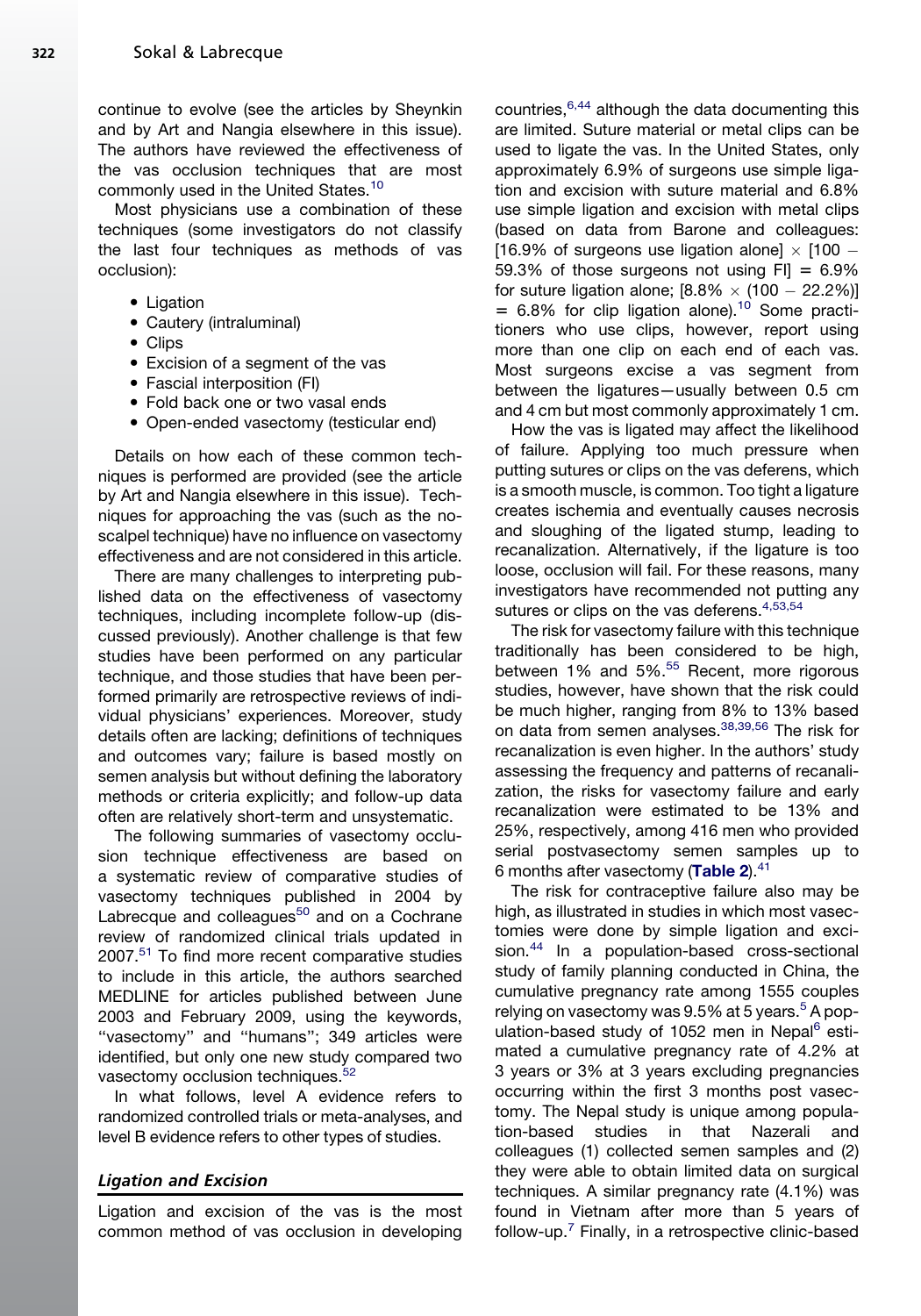<span id="page-6-0"></span>

| Table 2<br>Risk for occlusive failure and early recanalization according to vasectomy occlusion techniques |           |                              |           |                |  |  |  |
|------------------------------------------------------------------------------------------------------------|-----------|------------------------------|-----------|----------------|--|--|--|
|                                                                                                            |           | <b>Ligation and Excision</b> | Cautery   |                |  |  |  |
| <b>Outcomes</b>                                                                                            | $F1 -$    | $F1+$                        | $F =$     | FI+            |  |  |  |
|                                                                                                            | $N = 414$ | $n = 410$                    | $n = 197$ | $n = 192$      |  |  |  |
| Occlusive failure (%) <sup>a</sup>                                                                         |           |                              |           | 0 <sup>b</sup> |  |  |  |
| Recanalization (%)                                                                                         | つら        |                              |           |                |  |  |  |

Abbreviations: FI-, without FI; FI+, with FI.<br>
<sup>a</sup> Occlusive failure was defined as 10 million sperm/mL at 12 weeks or later.<br>
<sup>b</sup> Including one technically failed vasectomy.

study in India, 3% to 5% of couples using vasec-tomy had a pregnancy after 5 years.<sup>[57](#page-11-0)</sup>

Metal clips do not seem to increase effectiveness when compared with any of the suture materials used in the few comparative studies available.[50](#page-11-0) A recently published retrospective comparative case series showed that ligating the vas with Vicryl results in a significantly higher failure rate in achieving azoospermia (10.1% of 1088 men) than does ligating with chromic catgut (3.5% of 1038 men).<sup>[52](#page-11-0)</sup>

Failure is rare when a 4-cm or larger vas segment is excised. $58-62$  Excising such a long segment, however, requires extensive dissection of the vas and may be associated with a higher risk for surgical complications. Moreover, it may preclude successful vasovasostomy. Excising a longer segment within the range of 0.5 cm to 2 cm is not associated with a lower risk for failure.  $63$ 

VasClip, which is a single clip system that does not require cutting the vas, had been proposed as an alternative occlusion method. The risk for failure for VasClip seems similar or higher than that for simple ligation and excision, based on two published reports.<sup>[64,65](#page-12-0)</sup> The VasClip company has apparently stopped marketing the device due to the high failure rate. (The VasClip Web site, [vasclip.com,](http://vasclip.com) is no longer active, and the company's phone number is no longer in service.)

In brief, simple ligation and excision (with no other techniques) is associated with a relatively high risk for failure and no longer recommended.[14,66](#page-10-0)

#### Fascial Interposition

To increase the effectiveness of vasectomy, some physicians have recommended creating a tissue barrier between the severed ends of the vas by pulling the internal spermatic fascia (the sheath covering the vas deferens) over one of the vas stumps. This technique is named fascial interposition (FI). The fascia can be sealed over the testicular or the prostatic end using suture materiel or a metal clip.

Five studies comparing vas occlusion techniques with FI versus without FI were reported in a systematic review published in 2004.<sup>[50](#page-11-0)</sup> [Table 3](#page-7-0) presents the risk for occlusive failure reported in these five studies. $39,67-71$  Although the specific occlusion techniques differed among the studies, all used some form of ligation and excision, with the exception of one study in which the vas was only transected.<sup>[68](#page-12-0)</sup> Only three studies clearly described how the FI was performed. The fascia was sealed over the prostatic end in one study<sup>[67](#page-12-0)</sup> and over the testicular end in the other two.<sup>[39,69](#page-11-0)</sup> Although the risk for failure varied largely from one study to the next, all of the studies showed fewer failures with FI.

Mainly based on the single large randomized trial by Sokal and colleagues, $39$  there is good evidence that FI reduces the risk for occlusive failure of vasectomy performed with ligation and excision. Even in this study, however, the risk for failure (5%) and of presumed early recanalization (10%) were unacceptably high (see Table 2).

#### Cautery (Thermal or Electrical)

Intraluminal thermal (hot-wire) or electrical cautery of the vas lumen has been advocated as an effective vas occlusion technique, used alone or combined with FI.

#### Cautery without fascial interposition

Ligation and excision with or without FI and cautery without FI were compared in six studies.  $41,69-74$ Results have not been not consistent ([Table 4](#page-7-0)). The largest study, which was performed in the United Kingdom with electrical cautery, did not find any difference between the techniques. $74$ Three of the studies found better results with ligation and excision,  $69,72,73$  and two found better results with cautery.<sup>[70,71,75](#page-12-0)</sup> It is thus difficult to draw definitive conclusions on the effectiveness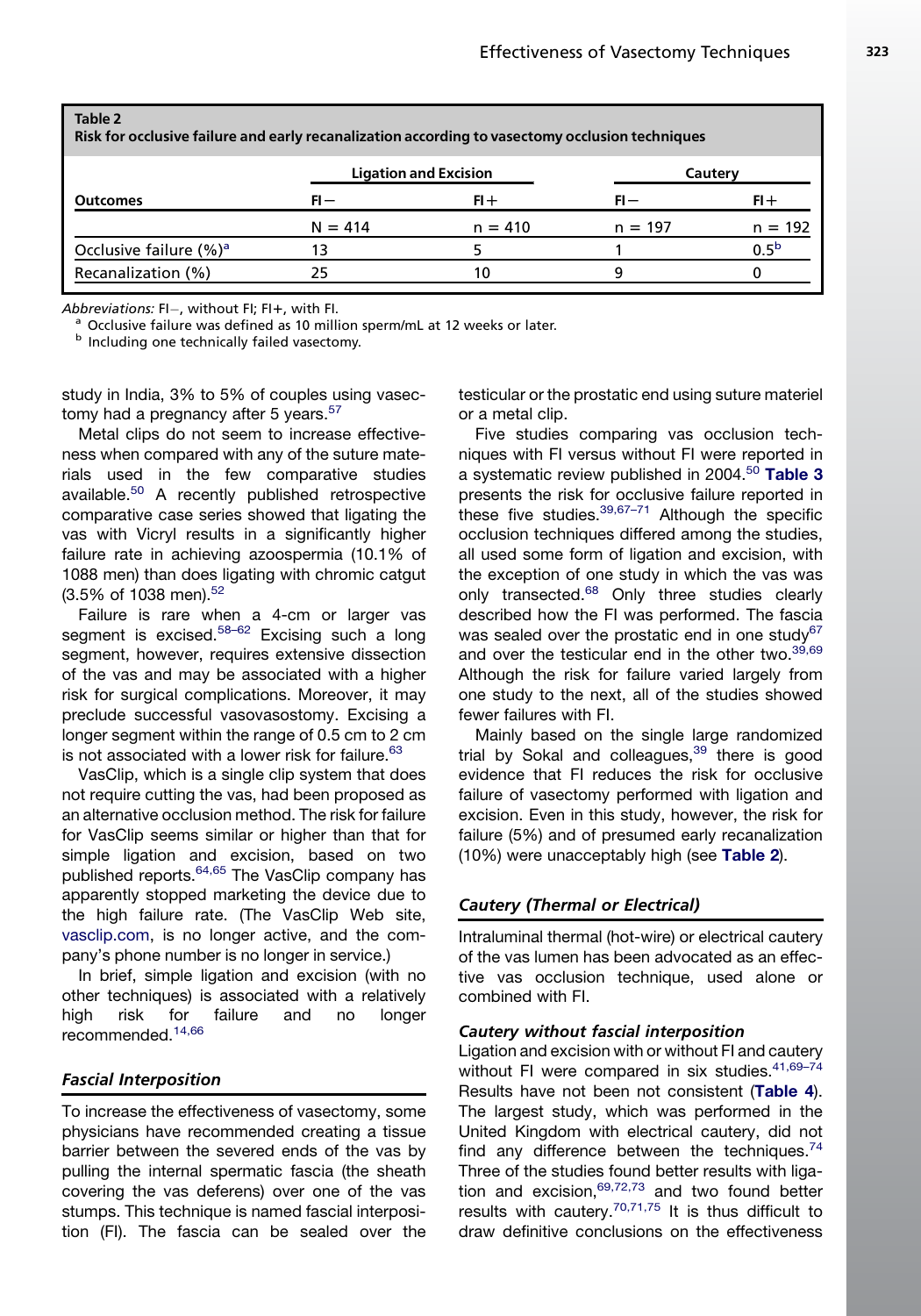#### <span id="page-7-0"></span>Table 3

Risk for occlusive failure in studies comparing vasectomy performed with simple ligation and excision versus ligation and excision combined with fascial interposition

|                                  | Study         | <b>Sample Size</b> |           | <b>Side of Fascial</b> | Occlusive Failure (%) <sup>a</sup> |           |
|----------------------------------|---------------|--------------------|-----------|------------------------|------------------------------------|-----------|
| <b>Study</b>                     | <b>Design</b> | LE                 | $LE + Fl$ | Interposition          | LE                                 | $LE + Fl$ |
| Schmidt, 1973                    | Ш             | 150                | 135       | Prostatic              | 3.3                                | 0         |
| Rhodes, 1980                     | Ш             | 28                 | 12        | Unspecified            | 21.4                               | 16.7      |
| Li, 1994                         | н             | 183                | 186       | Testicular             | 7.5                                | 0.6       |
| De los Rios,<br>1994 and<br>2003 | Ш             | 550                | 302       | Unspecified            | 29.1                               | 2.6       |
| Sokal 2003                       |               | 422                | 419       | Testicular             | 12.7                               | 5.9       |

Study design. I: randomized clinical trial or quasirandomized clinical trial. II: nonrandomized parallel group trial, beforeand-after trial (prospective experimental study of different techniques conducted over different time periods), or prospective cohort study. III: case-control study, retrospective cohort study, or retrospective case series with historical or concurrent controls.<br>Abbreviations: FI, fascial interposition; LE, ligation and excision.

<sup>a</sup> Definitions of occlusive failure are not uniform across studies.

of cautery, especially because none of these studies provide level A evidence (see Table 4).

#### Cautery with fascial interposition

Seven studies have compared the risk for occlusive failure with ligation and excision with or without FI versus cautery with FI ([Table](#page-8-0)  $5$ ).  $4,41,56,67,76-82$  Although none of the studies provides level A evidence, all seven studies found a small risk for occlusive failure with cautery combined with FI (0.5% or less in six of the seven studies). In all seven studies, the risk for occlusive failure was much lower for cautery than for ligation and excision.

The authors did not find any studies comparing cautery without FI and cautery with FI. The risk for occlusive failure was lower, however, on average, in the seven studies of cautery with FI than in the five studies of cautery without FI (see Tables 4 and [5](#page-8-0)). In addition, in the authors and colleagues' study of frequency and patterns of recanalization,[41](#page-11-0) no recanalization was observed

#### Table 4

Risk for occlusive failure in studies comparing vasectomy performed with ligation and excision combined or not with fascial interposition and simple cautery

|                                  | Study         | <b>Sample Size</b> |        |                        | <b>Occlusive Failures (%)</b> <sup>a</sup> |     |
|----------------------------------|---------------|--------------------|--------|------------------------|--------------------------------------------|-----|
| Study                            | <b>Design</b> | $LE/LE + FI$       | C      | <b>Type of Cautery</b> | $LE/LE + FI$                               | C   |
| Bangstrup,<br>1977               | Ш             | 324                | 254    | Electrical             | 2.7                                        | 3.5 |
| Shapiro, 1979                    | Ш             | 262                | 148    | Thermal                | 0.4                                        | 3.1 |
| Philp, 1984                      | Ш             | 4500               | 12,300 | Electrical             | 0.5                                        | 0.3 |
| Li. 1994                         | Ш             | 427/186            | 442    | Electrical             | 1.4/0.6                                    | 4.8 |
| De Los Rios,<br>1994 and<br>2003 | Ш             | 550/302            | 131    | Thermal                | 29.1/2.6                                   | 1.2 |
| Labrecque,<br>2006 <sup>b</sup>  | Ш             | 414/410            | 197    | Electrical             | 12.7/4.9                                   | 1.0 |

Study design. I: randomized clinical trial or quasirandomized clinical trial. II: nonrandomized parallel group trial, beforeand-after trial (prospective experimental study of different techniques conducted over different time periods), or prospective cohort study. III: case-control study, retrospective cohort study, or retrospective case series with historical or concurrent controls.<br>Abbreviations: C, cautery; Fl, fascial interposition; LE, ligation and excision.

<sup>a</sup> Definitions of occlusive failure are not uniform across studies.<br><sup>b</sup> Combines data from two studies. Original data were reported by Sokal and colleagues<sup>[39](#page-11-0)</sup> and Barone and colleagues.[40](#page-11-0)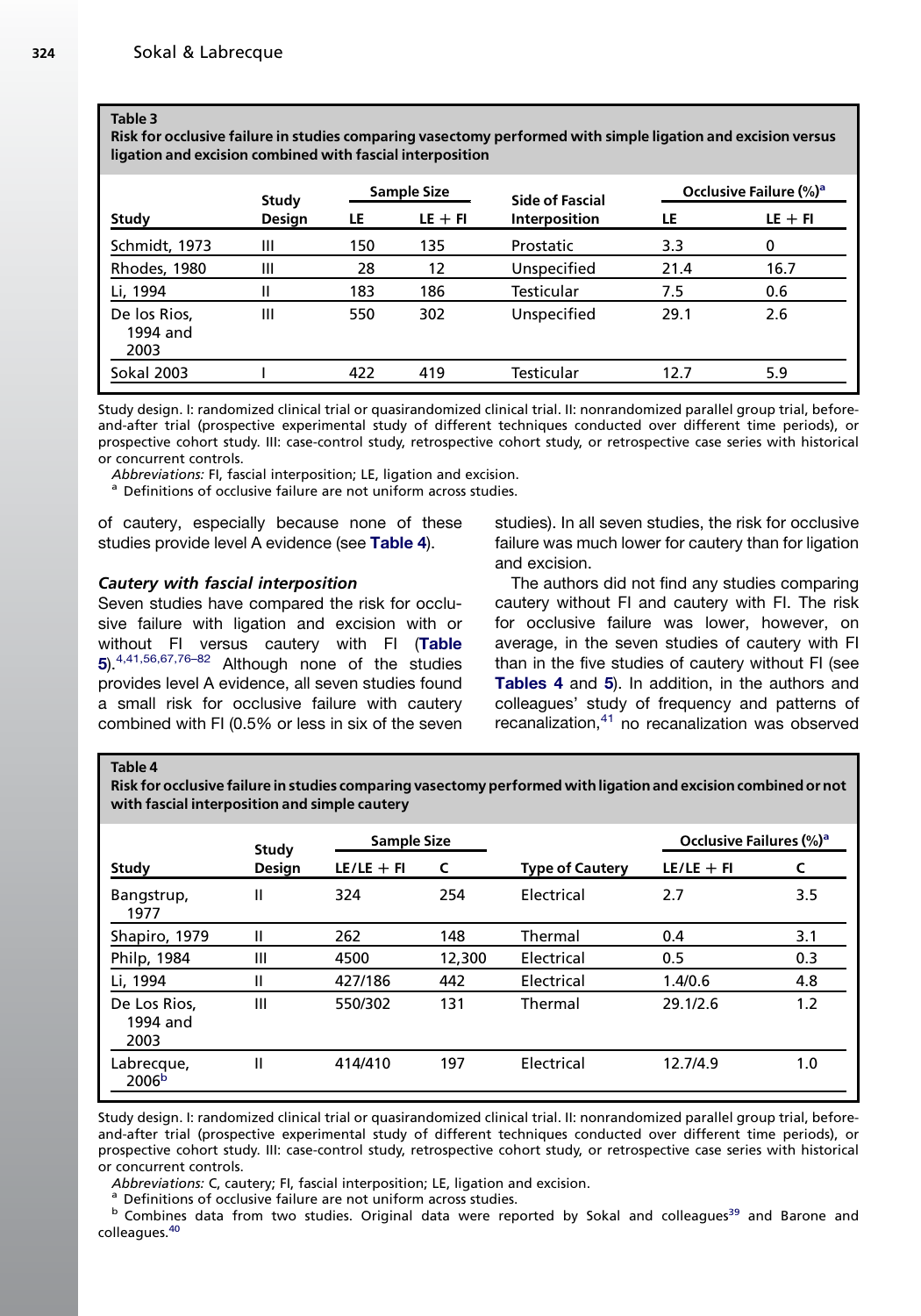<span id="page-8-0"></span>Table 5

Risk for occlusive failure in studies comparing vasectomy performed with ligation and excision combined or not with fascial interposition and cautery combined with fascial interposition

|                                     | Study     | <b>Sample Size</b> |          |                        | Occlusive Failures (%) <sup>a</sup> |             |
|-------------------------------------|-----------|--------------------|----------|------------------------|-------------------------------------|-------------|
| Study                               | Design    | $LE/LE + FI$       | $C + FI$ | <b>Type of Cautery</b> | $LE/LE + Fl$                        | $C + FI$    |
| Moss.<br>1972,1976,<br>and 1992     | Ш         | 551                | 6184     | Thermal                | 0.5                                 | 0.03        |
| Schmidt, 1973,<br>1978, and<br>1995 | III       | 150/135            | 6248     | Thermal                | 3.3                                 | $\mathbf 0$ |
| Esho, 1978                          | Ш         | 497                | 820      | Electrical             | 6.5                                 | 0.5         |
| Simcock, 1978                       | Ш         | 790                | 1649     | Electrical             | 1.4                                 | 0.3         |
| Labrecque,<br>1998                  | III       | 545                | 322      | Thermal                | 2.8                                 | 1.2         |
| Labrecque,<br>2002                  | $II$ -III | 1453               | 1165     | Thermal                | 8.7                                 | 0.3         |
| Labrecque,<br>2006 <sup>b</sup>     | Ш         | 414/410            | 192      | Thermal                | 12.7/4.9                            | 0.5         |

Study design. I: randomized clinical trialor quasirandomized clinical trial. II: nonrandomized parallel group trial, beforeand-after trial (prospective experimental study of different techniques conducted over different time periods), or prospective cohort study. III: case-control study, retrospective cohort study, or retrospective case series with historical or concurrent controls.

Abbreviations: C, cautery; FI, fascial interposition; LE, ligation and excision.<br><sup>a</sup> Definitions of occlusive failure are not uniform across studies.<br><sup>b</sup> Combines data from two studies. Original data were reported by Sokal colleagues.<sup>[40](#page-11-0)</sup>

in patients who had their vasectomy performed with intraluminal cautery combined with FI (see [Table 2](#page-6-0)).

Based on these comparative studies, there are no apparent differences in the risks for failure for thermal and electrical intraluminal cautery. Only one clinical study actually compared the two types of cautery. The difference in the risk for occlusive failure was not statistically significant (3.1% for thermal cautery and  $6.1\%$  for electrical cautery).<sup>[69](#page-12-0)</sup> When the sealing of the vas was assessed by the number of cases of vasitis nodosa and spermatic granuloma at the time of vasectomy reversal, however, thermal cautery showed better results than electrical cautery.<sup>[83](#page-12-0)</sup>

In 2002, Marie Stopes International published a case series of 45,123 men who were vasectomized using an electrocautery technique without cutting the vas. $84$  Electrocautery was used to access the vas (a no-scalpel approach) and to destroy the vas almost completely for a distance of 2 to 3 cm, leaving intact only a thin portion of the posterior wall of the vas. The reported failure rate was 0.7%. An attempt to use intraluminal thermal cautery without cutting the vas, however, proved to be associated with a high risk for failure. In a cohort of the 135 men who provided at least one sample for PVSA, 30% had motile sperm at the time of the first PVSA. The incidence of possible or confirmed occlusive failure in these men was 15%.<sup>85</sup>

#### Folding Back a Vas Segment

Folding back one or both vas segments on themselves and maintaining them in place with a suture has been advocated to increase vasectomy effectiveness. Five studies have compared vas ligation with folding back and vas ligation (with or without excision) without folding back.<sup>[50](#page-11-0)</sup> Two of the studies found a similar risk for occlusive failure between vas ligation with and without folding back when clips were used in the comparison group.[86,87](#page-12-0) Two studies found fewer occlusive failures with folding back, $70,71,81$  and one found more occlusive and contraceptive failures with folding back. $69$  One population-based study $6$  found fewer failures by a single surgeon who used a fold-back technique compared with others using simple ligation and excision. Considering the overall results of the studies and their methodologic quality, there was no clear advantage of folding back in terms of increasing effectiveness.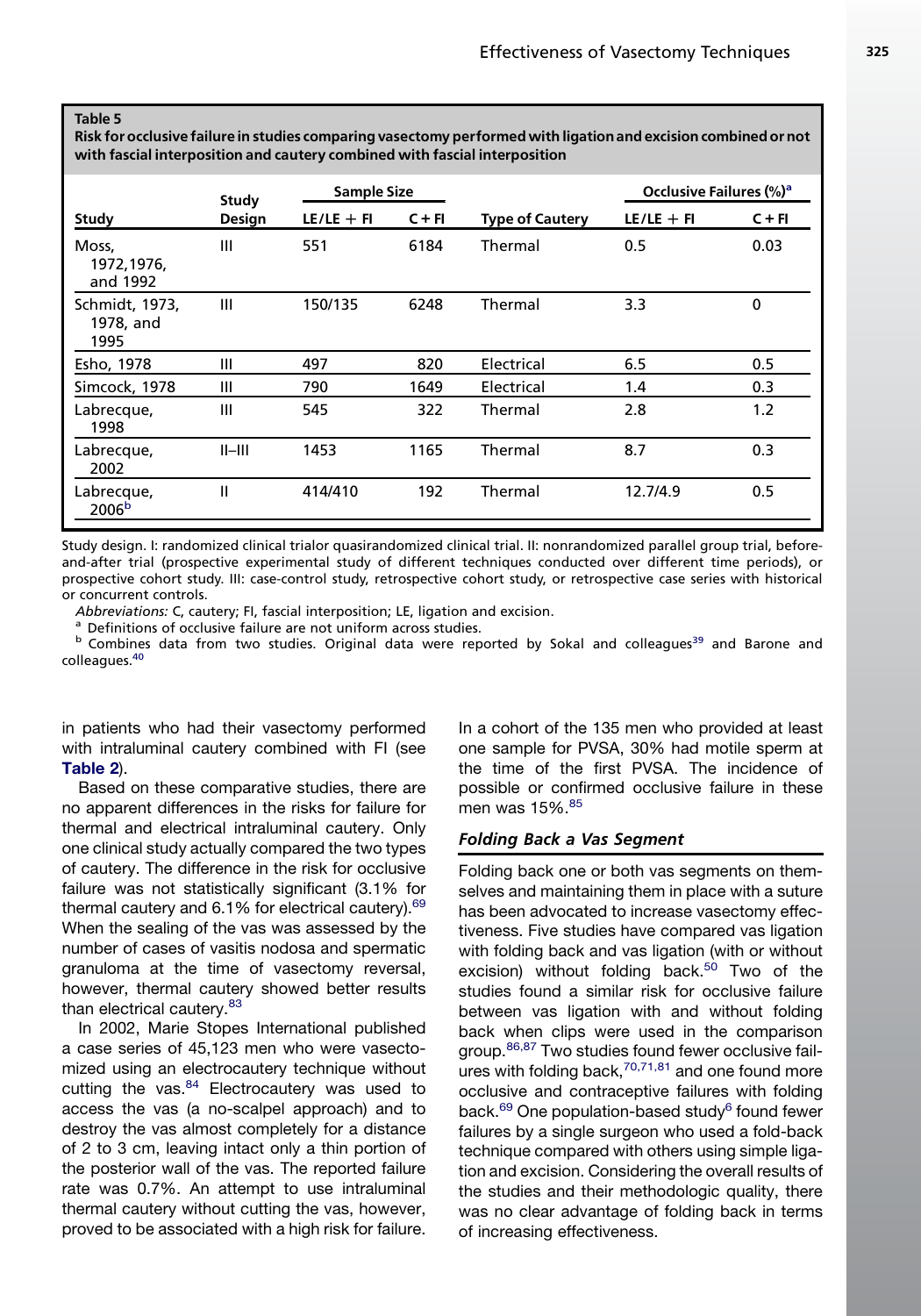# Leaving the Testicular End Open (Open-ended Vasectomy)

Leaving the testicular end open has been proposed to decrease the back pressure on the epididymis and reduce the risk for postvasectomy chronic pain. A reduction in damage to the epidid-ymis has been demonstrated in animal models.<sup>[88](#page-12-0)</sup> Based on current clinical evidence, however, no firm conclusions can be made about the potential benefit of the open-ended technique in reducing the risk for postvasectomy chronic pain in humans[.50](#page-11-0) Another potential advantage of the open-ended technique is that it might increase the probability of success after vasectomy reversal, but the authors are not aware of any comparative studies measuring this outcome.

A major advantage of using an open-ended vasectomy technique is that it reduces the time to perform the surgical procedure. Some clinicians are reluctant to leave the testicular end open, however, fearing the increased occurrence of sperm granuloma associated with this technique and subsequent pain<sup>[78,89](#page-12-0)</sup> and occlusive failure. Results from studies comparing the open-ended technique to a technique in which the testicular end is closed suggest that the open-ended technique does not increase the risk for chronic pain and occlusive failure when the prostatic end is adequately occluded using FI and cautery (Table 6)[.56,69,73,78,82,89](#page-11-0)

#### SUMMARYAND RECOMMENDATIONS

In the United States and other high-resource settings, there seem to be fewer vasectomy failures and fewer postvasectomy pregnancies than in low-resource settings. This is probably due mainly to differences in vas occlusion methods and subsequent recanalizations.

Given the number of vasectomy procedures performed annually around the world, there is surprisingly little high-quality evidence on the relative effectiveness of various techniques for vas occlusion. Nonetheless, taking into account the limitations of the available studies, the authors propose the following conclusions and recommendations:

- 1. Recanalization is the most common reason for vasectomy failure (evidence level B). As a randomized trial to study this outcome does not seem feasible, level B evidence probably will remain the best level of evidence available.
- 2. Simple ligation and excision, with suture material (evidence level A) or surgical clips (evidence level B), is associated with an unacceptably high risk for failure and should not be used as a vasectomy occlusion technique.
- 3. Adding FI to ligation and excision significantly reduces the risk for failure (evidence level A).
- 4. Techniques that include cautery seem to have a lower risk for failure than techniques that do

Table 6

Risk for occlusive failure in studies comparing vasectomy performed with testicular end left open versus close end

| Study              | Study<br><b>Design</b> | <b>Sample Size</b> |       | Type of                              | <b>Occlusive Failures (%)</b> <sup>a</sup> |       |
|--------------------|------------------------|--------------------|-------|--------------------------------------|--------------------------------------------|-------|
|                    |                        | Open               | Close | Occlusion on<br><b>Prostatic End</b> | Open                                       | Close |
| Goldstein.<br>1978 | Ш                      | 4                  | 387   | ТC                                   | 50                                         | 0.3   |
| Shapiro, 1979      | Ш                      | 23                 | 91    | LE or TC                             | 2.1                                        | 0     |
| Errey, 1986        | Ш                      | 3867               | 4330  | $EC + FI + FB$                       | 0.02                                       | 0.08  |
| Moss, 1992         | Ш                      | 3103               | 3081  | $TC + FI$                            | 0.03                                       | 0.03  |
| Li, 1994           | Ш                      | 415                | 2298  | $LE + FI$                            | 4.1                                        | 3.1   |
| Labrecque,<br>1998 | Ш                      | 322                | 545   | $TC + FI$                            | 1.2                                        | 2.8   |
| Labrecque,<br>2002 | $II$ -III              | 1165               | 1453  | $TC + FI$                            | 0.3                                        | 8.7   |

Study design. I: randomized clinical trial or quasirandomized clinical trial. II: nonrandomized parallel group trial, beforeand-after trial (prospective experimental study of different techniques conducted over different time periods), or prospective cohort study. III: case-control study, retrospective cohort study, or retrospective case series with historical or concurrent controls.

Abbreviations: EC, electrical cautery; FB, folding back; FI, fascial interposition; LE, ligation and excision; TC, thermal cautery.<br><sup>a</sup> Definitions of occlusive failure are not uniform across studies.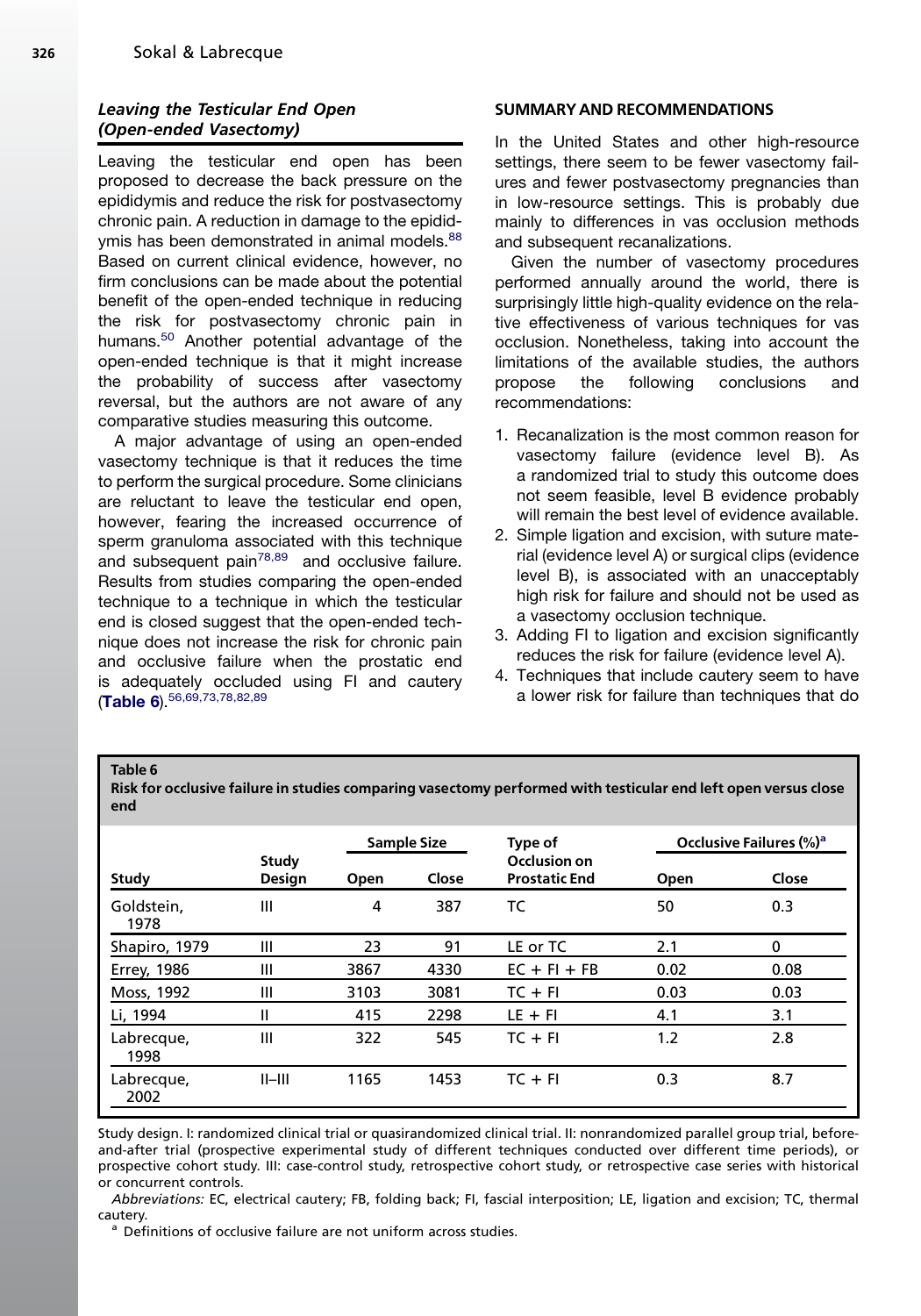<span id="page-10-0"></span>not include cautery (evidence level B). There is insufficient evidence to recommend a particular standardized cautery technique, but adding FI to cautery seems to be associated with the lowest risk for failure.

- 5. Open-ended vasectomy does not increase the risk for failure when the prostatic end is adequately closed using FI and cautery (evidence level B).
- 6. Additional research is needed to a) clarify the importance of including FI with thermal or electrical cautery (the Indian Council of Medical Research is planning to conduct a randomized controlled trial to compare ligation and excision combined with FI [the current government-recommended method in India]; thermal cautery and excision; and thermal cautery and excision combined with FI. In all three groups, surgeons plan to use the no-scalpel vasectomy approach to the vas and to excise approximately 1 cm of the vas); b) document any potential benefits of the open-ended technique; and c) explore new ideas for quicker and easier methods of vas occlusion.

# ACKNOWLEDGMENTS

The authors thank their many colleagues and coauthors at FHI, EngenderHealth, and around the world who contributed to the studies reviewed in this article. Also, thanks to Kerry Aradhya for editorial assistance.

## **REFERENCES**

- 1. EngenderHealth. Contraceptive sterilization: global issues and trends. New York: EngenderHealth; 2002.
- 2. Philp T, Guillebaud J, Budd D. Late failure of vasectomy after two documented analyses showing azoospermic semen. Br Med J (Clin Res Ed) 1984;289: 77–9.
- 3. Alderman PM. The lurking sperm. A review of failures in 8879 vasectomies performed by one physician. JAMA 1988;259:3142–4.
- 4. Schmidt SS. Vasectomy by section, luminal fulguration and fascial interposition: results from 6248 cases. Br J Urol 1995;76:373–4 [discussion: 375].
- 5. Wang D. Contraceptive failure in China. Contraception 2002;66:173–8.
- 6. Nazerali H, Thapa S, Hays M, et al. Vasectomy effectiveness in Nepal: a retrospective study. Contraception 2003;67:397–401.
- 7. Hieu DT, Luong TT, Anh PT, et al. The acceptability, efficacy and safety of quinacrine non-surgical sterilization (QS), tubectomy and vasectomy in 5 provinces in the Red River Delta, Vietnam: a follow-up

of 15,190 cases. Int J Gynaecol Obstet 2003; 83(Suppl 2):S77–85.

- 8. Fu H, Darroch JE, Haas T, et al. Contraceptive failure rates: new estimates from the 1995 National Survey of Family Growth. Fam Plann Perspect 1999;31:56–63.
- 9. Deneux-Tharaux C, Kahn E, Nazerali H, et al. Pregnancy rates after vasectomy: a survey of US urologists. Contraception 2004;69:401–6.
- 10. Barone MA, Hutchinson PL, Johnson CH, et al. Vasectomy in the United States, 2002. J Urol 2006; 176:232–6 [discussion: 236].
- 11. Jamieson DJ, Costello C, Trussell J, et al. The risk of pregnancy after vasectomy. Obstet Gynecol 2004; 103:848–50.
- 12. Griffin T, Tooher R, Nowakowski K, et al. How little is enough? The evidence for post-vasectomy testing. J Urol 2005;174:29–36.
- 13. Labrecque M, Barone MA, Pile J, et al. Re: how little is enough? The evidence for post-vasectomy testing. J Urol 2006;175:791–2 [author reply: 792].
- 14. Royal College of Obstetricians & Gynaecologists. Male and female sterilization, evidence-based clinical guideline no. 4. London: RCOG Press; 2004.
- 15. Edwards IS. Earlier testing after vasectomy, based on the absence of motile sperm. Fertil Steril 1993; 59:431–6.
- 16. Hancock P, McLaughlin E. British Andrology Society guidelines for the assessment of post vasectomy semen samples (2002). J Clin Pathol 2002;55:812–6.
- 17. Jouannet P, David G. Evolution of the properties of semen immediately following vasectomy. Fertil Steril 1978;29:435–41.
- 18. Lewis EL, Brazil CK, Overstreet JW. Human sperm function in the ejaculate following vasectomy. Fertil Steril 1984;42:895–8.
- 19. Richardson DW, Aitken RJ, Loudon NB. The functional competence of human spermatozoa recovered after vasectomy. J Reprod Fertil 1984;70: 575–9.
- 20. Benger JR, Swami SK, Gingell JC. Persistent spermatozoa after vasectomy: a survey of British urologists. Br J Urol 1995;76:376–9.
- 21. Davies AH, Sharp RJ, Cranston D, et al. The longterm outcome following ''special clearance'' after vasectomy. Br J Urol 1990;66:211–2.
- 22. Sandlow J, Winfield H, Goldstein M. Surgical of the scrotum and seminal vesicles. In: Wein A, Kavoussi L, Novick A, et al. editors. Campbell-Walsh urology. 9th edition. Philadelphia: Saunders; 2006. p. 1098–127.
- 23. Rajmil O, Fernandez M, Rojas-Cruz C, et al. [Azoospermia should not be given as the result of vasectomy]. Arch Esp Urol 2007;60:55–8 [in Spanish].
- 24. Steward B, Hays M, Sokal D. Diagnostic accuracy of an initial azoospermic reading compared with results of post-centrifugation semen analysis after vasectomy. J Urol 2008;180:2119–23.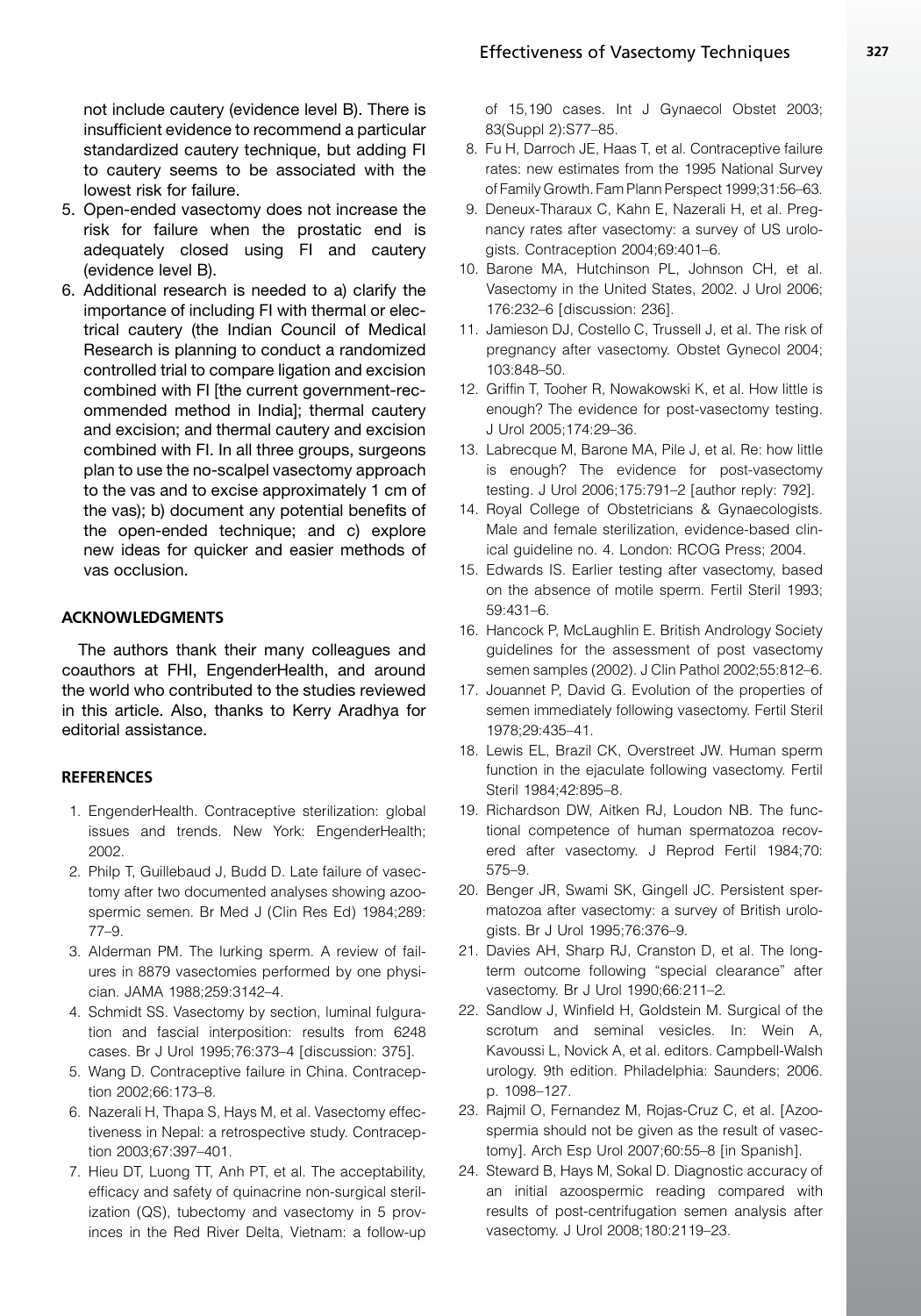- <span id="page-11-0"></span>25. Dohle GR, Meuleman EJ, Hoekstra JW, et al. [Revised guideline 'Vasectomy' from the Dutch Urological Association]. Ned Tijdschr Geneeskd 2005;149:2728–31 [in Dutch].
- 26. World Health Organization. WHO laboratory manual for the examination of human semen and spermcervical mucus interaction. 99. Cambridge, England: Cambridge University Press; 1999.
- 27. Mortimer D. Practical laboratory andrology. New York: Oxford University Press; 1994.
- 28. Chafer Rudilla M, Navarro Casado L, Belilty Araque M, et al. [Influence of the analytical process in the appearance and disappearance of the spermatozoa after vasectomy]. Actas Urol Esp 2007; 31:270–5 [in Spanish].
- 29. Klotz KL, Coppola MA, Labrecque M, et al. Clinical and consumer trial performance of a sensitive immunodiagnostic home test that qualitatively detects low concentrations of sperm following vasectomy. J Urol 2008;180:2569–76.
- 30. Cruickshank B, Eidus L, Barkin M. Regeneration of vas deferens after vasectomy. Urology 1987;30: 137–42 [in Spanish].
- 31. Hayashi H, Cedenho AP, Sadi A. The mechanism of spontaneous recanalization of human vasectomized ductus deferens. Fertil Steril 1983;40:269–70.
- 32. Wei C. [Multiple tiny channels, a type of reanastomosis after vasectomy: a pathological study of 38 cases]. Shengzhi Yu Biyun 1987;7:61–2 [in Chinese].
- 33. Pugh RC, Hanley HG. Spontaneous recanalisation of the divided vas deferens. Br J Urol 1969;41:340–7.
- 34. Freund MJ, Weidmann JE, Goldstein M, et al. Microrecanalization after vasectomy in man. J Androl 1989;10:120–32.
- 35. Schmidt SS, Morris RR. Spermatic granuloma: the complication of vasectomy. Fertil Steril 1973;24: 941–7.
- 36. Marshall, S., Lyon, R.P. Transient reappearance of sperm after vasectomy. JAMA 1972;219(13):1753–4. 72.
- 37. Esho JO, Ireland GW, Cass AS. Recanalization following vasectomy. Urology 1974;3:211–4.
- 38. Barone MA, Nazerali H, Cortes M, et al. A prospective study of time and number of ejaculations to azoospermia after vasectomy by ligation and excision. J Urol 2003;170:892–6.
- 39. Sokal D, Irsula B, Hays M, et al. Vasectomy by ligation and excision, with or without fascial interposition: a randomized controlled trial. BMC Med 2004;2:6.
- 40. Barone MA, Irsula B, Chen-Mok M, et al. Effectiveness of vasectomy using cautery. BMC Urol 2004;4:10.
- 41. Labrecque M, Hays M, Chen-Mok M, et al. Frequency and patterns of early recanalization after vasectomy. BMC Urol 2006;6:25.
- 42. Mumford SD, Davis JE, Freund M. Considerations in selecting a postvasectomy semen examination regimen. Int Urol Nephrol 1982;14:293–306.
- 43. Spencer B, Charlesworth D. Factors determining the rate of disappearance of sperm from the ejaculate after vasectomy. Br J Surg 1976;63:477–8.
- 44. Labrecque M, Pile J, Sokal D, et al. Vasectomy surgical techniques in South and South East Asia. BMC Urol 2005;5:10.
- 45. Lemack GE, Goldstein M. Presence of sperm in the pre-vasectomy reversal semen analysis: incidence and implications. J Urol 1996;155:167–9.
- 46. Jaffe TM, Kim ED, Hoekstra TH, et al. Sperm pellet analysis: a technique to detect the presence of sperm in men considered to have azoospermia by routine semen analysis. J Urol 1998;159: 1548–50.
- 47. Smith JC, Cranston D, O'Brien T, et al. Fatherhood without apparent spermatozoa after vasectomy. Lancet 1994;344:30.
- 48. Thomson JA, Lincoln PJ, Mortimer P. Paternity by a seemingly infertile vasectomised man. BMJ 1993;307:299–300.
- 49. Lucon M, Lucon AM, Pasqualoto FF, et al. Paternity after vasectomy with two previous semen analyses without spermatozoa. Sao Paulo Med J 2007;125: 122–3.
- 50. Labrecque M, Dufresne C, Barone MA, et al. Vasectomy surgical techniques: a systematic review. BMC Med 2004;2:21.
- 51. Cook LA, Van Vliet H, Lopez LM, et al. Vasectomy occlusion techniques for male sterilization. Cochrane Database Syst Rev 2007;2:CD003991.
- 52. Kotwal S, Sundaram SK, Rangaiah CS, et al. Does the type of suture material used for ligation of the vas deferens affect vasectomy success? Eur J Contracept Reprod Health Care 2008;13:25–30.
- 53. Schmidt SS. Vasectomy: principles and comments. J Fam Pract 1991;33:571–3.
- 54. Reynolds RD. Vas deferens occlusion during noscalpel vasectomy. J Fam Pract 1994;39:577–82.
- 55. Goldstein M. Surgical management of male infertility and other scrotal disorders. In: Walsh P, Retik A, Vaughan E, et al, editors. Campbell's urology. 8th edition. Philadelphia: W.B. Saunders Co.; 2002. p. 1532–87.
- 56. Labrecque M, Nazerali H, Mondor M, et al. Effectiveness and complications associated with 2 vasectomy occlusion techniques. J Urol 2002;168: 2495–8 [discussion: 2498].
- 57. Mridha SN, Ganguly MM, Jana BR. A study on postoperative vasectomy cases. J Indian Med Assoc 1979;73:209–12.
- 58. Edwards IS. Follow up after vasectomy. Med J Aust 1973;2:132–5.
- 59. Mueller-Schmid P, Reimann-Hunziker R, Reimann-Hunziker G. Experiences with sterilization of the male. Praxis 1960;49:352–6.
- 60. Carlson HE. Vasectomy of election. South Med J 1970;63:766–70.